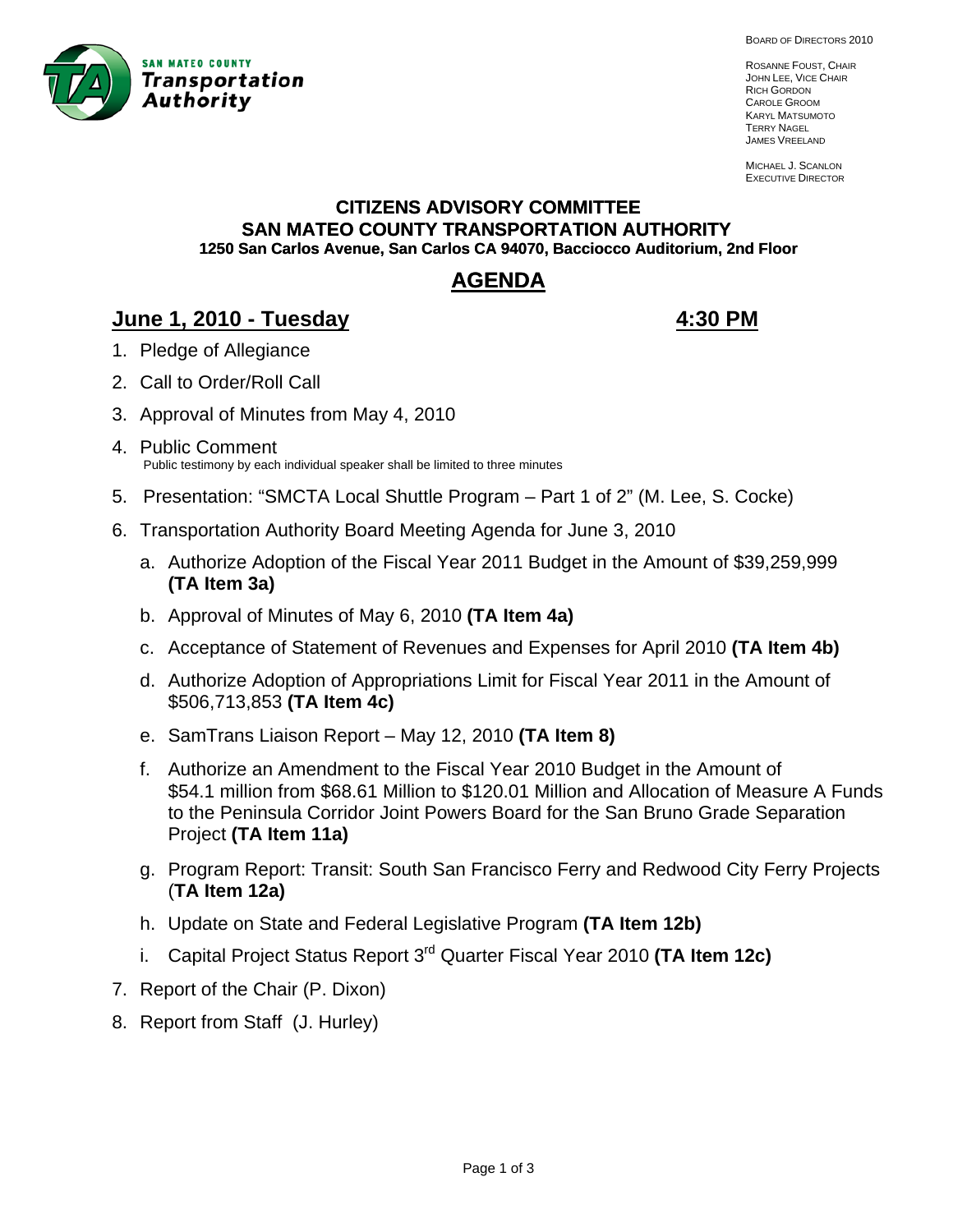- 9. Member Comments/Requests
- 10. Date, Time and Place of Next Meeting: Tuesday, June 29 , 2010 at 4:30 p.m., San Mateo County Transit District Administrative Building, Bacciocco Auditorium, 2<sup>nd</sup> Floor, 1250 San Carlos Avenue, San Carlos, CA 94070
- 11. Adjournment

*All items on this agenda are subject to action* 

CAC MEMBERS: Barbara Arietta (Vice Chair) · Jim Bigelow · Pat Dixon (Chair) · John Fox · Rich Hedges · Randall Hees · **Charles King · Austin Mader-Clark · Doris Maez · Daniel Mensing · Larry Shaine · April Vargas ·** James Whittemore  $\cdot$  Paul Young  $\cdot$  George Zimmerman

Members of the public are welcome to attend the teleconference location at 104 S. Benedict, Seneca, Kansas 66538, Tel: 650-619-2771.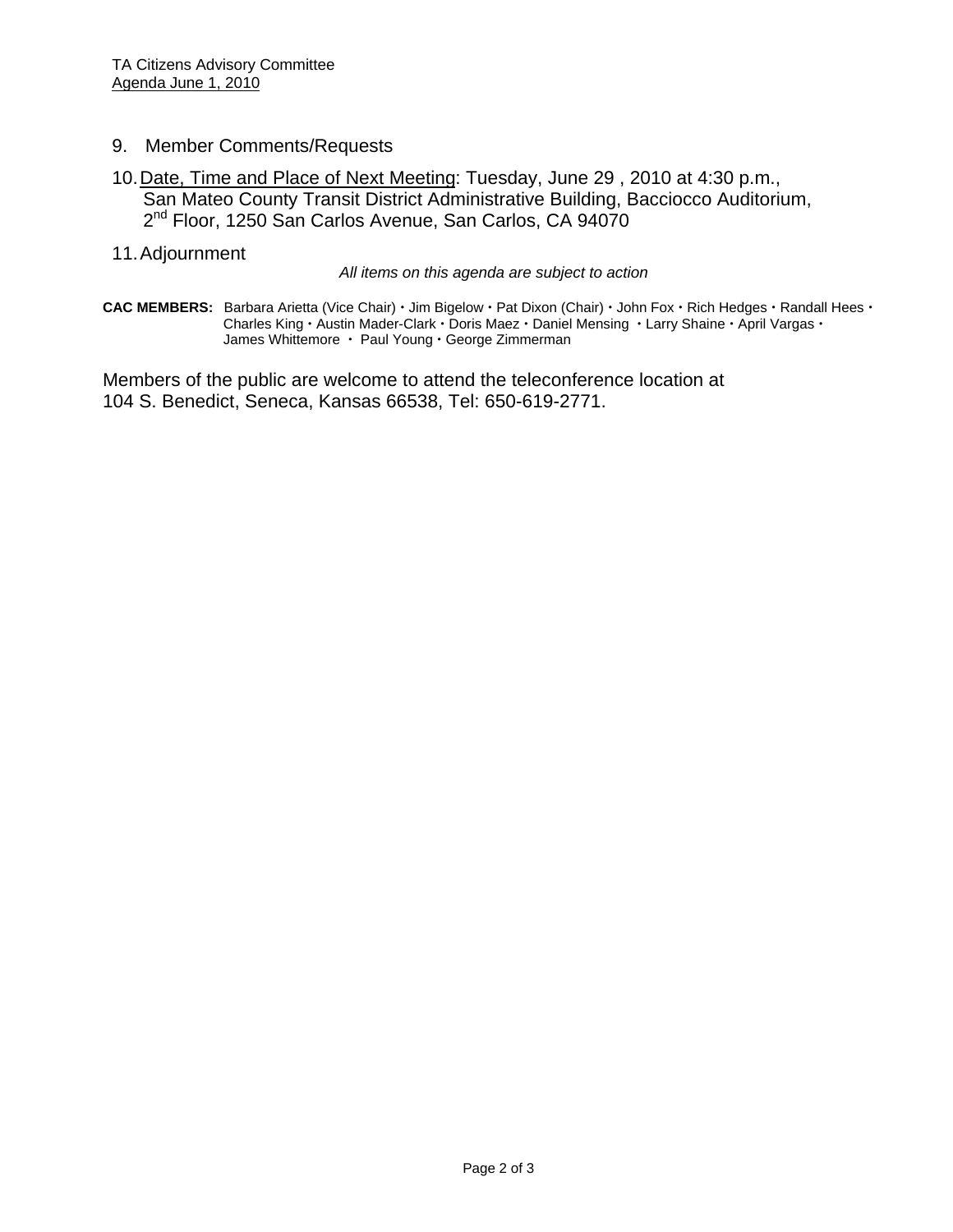# *INFORMATION TO THE PUBLIC*

If you have questions on the agenda, please contact the Assistant District Secretary at 650-508-6223. Assisted listening devices are available upon request. Agendas are available on the Transportation Authority Website at [www.smcta.com.](http://www.smcta.com/)

#### *Date and Time of Boards and Advisory Committee Meetings*

San Mateo County Transportation Authority (TA) Committees and Board: First Thursday of the month, 5 p.m. Transportation Authority Citizens Advisory Committee (CAC): Tuesday preceding first Thursday of the month, 4:30 p.m. Date, time and location of meetings may be changed as needed.

#### *Location of Meeting*

The San Mateo County Transit District Administrative Office is located at 1250 San Carlos Ave., San Carlos, which is one block west of the San Carlos Caltrain Station on El Camino Real, accessible by SamTrans bus Routes: 260, 295, 390, 391, KX. [Click here for map.](http://maps.google.com/maps?f=q&hl=en&geocode=&q=1250+San+Carlos+Ave,+San+Carlos,+CA+94070&sll=37.0625,-95.677068&sspn=33.077336,56.25&ie=UTF8&ll=37.507394,-122.261996&spn=0.008085,0.013733&z=16)

#### *Public Comment*

If you wish to address the Citizens Advisory Committee, please fill out a speaker's card located on the agenda table. If you have anything that you wish distributed to the Citizens Advisory Committee and included for the official record, please hand it to the Assistant Authority Secretary, who will distribute the information to the Committee members and staff.

Members of the public may address the Citizens Advisory Committee on non-agendized items under the Public Comment item on the agenda. Public testimony by each individual speaker shall be limited to three minutes and items raised that require a response will be deferred for staff reply.

#### *Accessibility for Individuals with Disabilities*

Upon request, the TA will provide for written agenda materials in appropriate alternative formats, or disability-related modification or accommodation, including auxiliary aids or services, to enable individuals with disabilities to participate in public meetings. Please send a written request, including your name, mailing address, phone number and brief description of the requested materials and a preferred alternative format or auxiliary aid or service at least two days before the meeting. Requests should be mailed to Rosemary Lake at San Mateo County Transportation Authority, 1250 San Carlos Avenue, San Carlos, CA 94070-1306; or email to **[cacsecretary@smcta.com](mailto:cacsecretary@smcta.com)**; or by phone at 650-508-6223, or TDD 650-508-6448.

#### *Availability of Public Records*

All public records relating to an open session item on this agenda, which are not exempt from disclosure pursuant to the California Public Records Act, that are distributed to a majority of the legislative body will be available for public inspection at 1250 San Carlos Avenue, San Carlos, CA 94070-1306, at the same time that the public records are distributed or made available to the legislative body.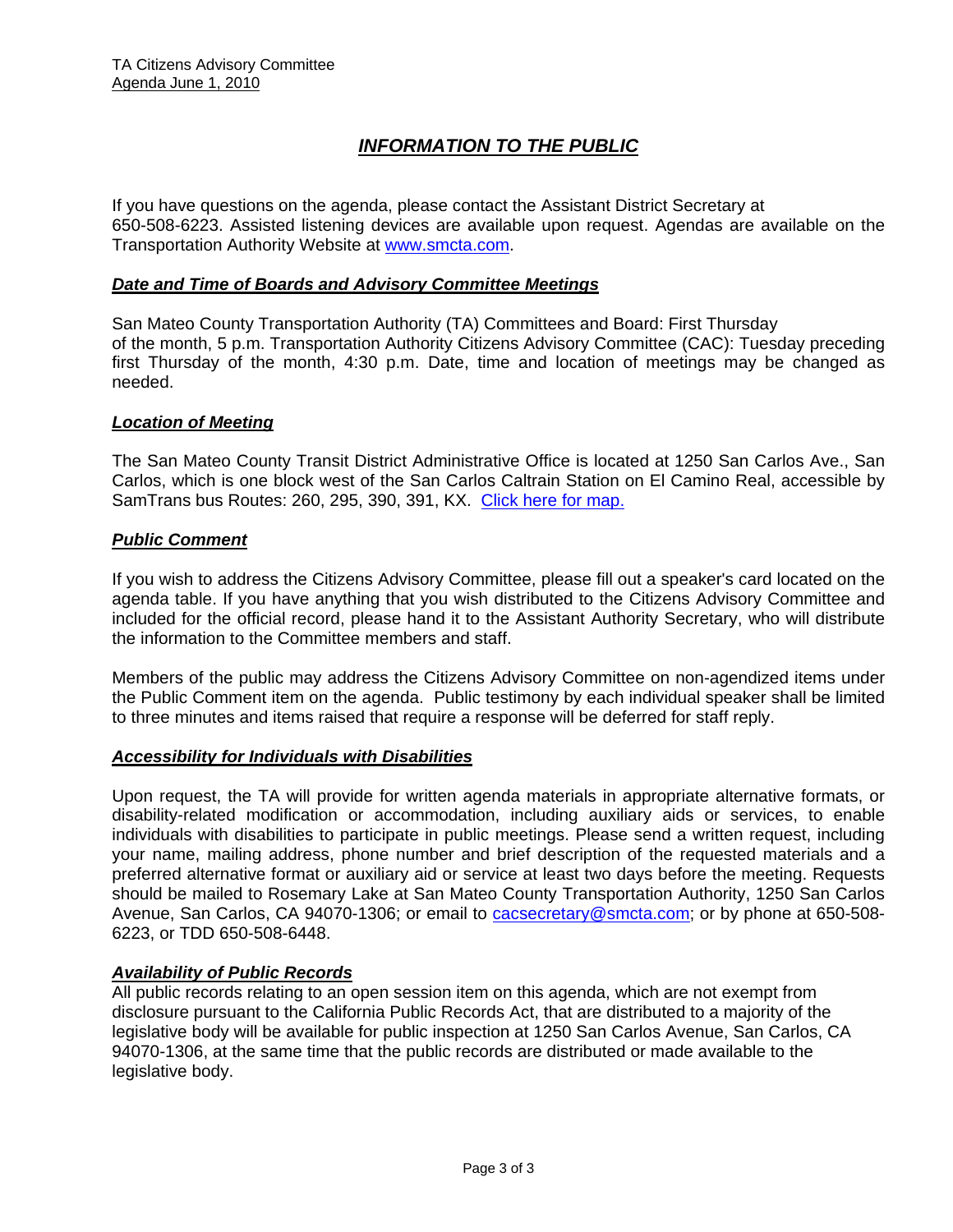### **CITIZENS ADVISORY COMMITTE SAN MATEO COUNTY TRANSPORTATION AUTHORITY**

1250 San Carlos Avenue, San Carlos CA 94070 Bacciocco Auditorium, 2<sup>nd</sup> Floor

# **MINUTES OF MAY 4, 2010**

**MEMBERS PRESENT:** B. Arietta, J. Bigelow, P. Dixon (Chair), J. Fox, R. Hedges, R. Hees, A. Mader-Clark, D. Maez, D. Mensing, L. Shaine, A. Vargas, P. Young

**MEMBERS ABSENT:** C. King, G. Zimmerman

**STAFF PRESENT:** L. Bhuller, A. Chan, J. Hurley, R. Lake, S. Murphy, T. Reavey

Chair Pat Dixon called the meeting to order at 4:35 p.m. and led the Pledge of Allegiance.

#### **APPROVAL OF MINUTES**

A motion (Bigelow/Arietta) to approve the minutes of March 30, 2010 was passed.

#### **Public Comment**

None

#### **ITEMS FOR REVIEW – MAY 6, 2010 TA BOARD AGENDA**

There was no discussion on the following items:

- 1. Approval of Minutes of April 1, 2010 TA Item 3a
- 2. Acceptance of Statement of Revenues and Expenses for March 2010 TA Item 3b
- 3. SamTrans Liaison Report April 14, 2010 TA Item 8
- 4. Acceptance of the Quarterly Investment Report and Fixed Income Market Review and Outlook for the Quarter Ended March 31, 2010 – TA Item 11a

#### **Annual Adoption of the Investment Policy and Authorization to Invest Monies with the Local Agency Investment Fund – TA Item 3c**

Director of Finance Trish Reavey said the policy has been amended this year to grant authority to the Authority's appointed investment advisor to choose the brokerage institutions from which to solicit bids for investment of Authority funds. This is part of the California government code, but when the Authority's investment advisor moved to CSI Capital Management, Inc., this was never expressly written in the investment policy. The amendment also reflects the name changes to the portfolio benchmarks made by Bank of America Corporation upon its acquisition of Merrill Lynch, Pierce, Fenner & Smith, Inc.

Rich Hedges asked if the TA is still dealing with Merrill Lynch. Ms. Reavey said the TA doesn't have any accounts with them.

A motion (Bigelow/Hedges) to support adoption of the investment policy was approved.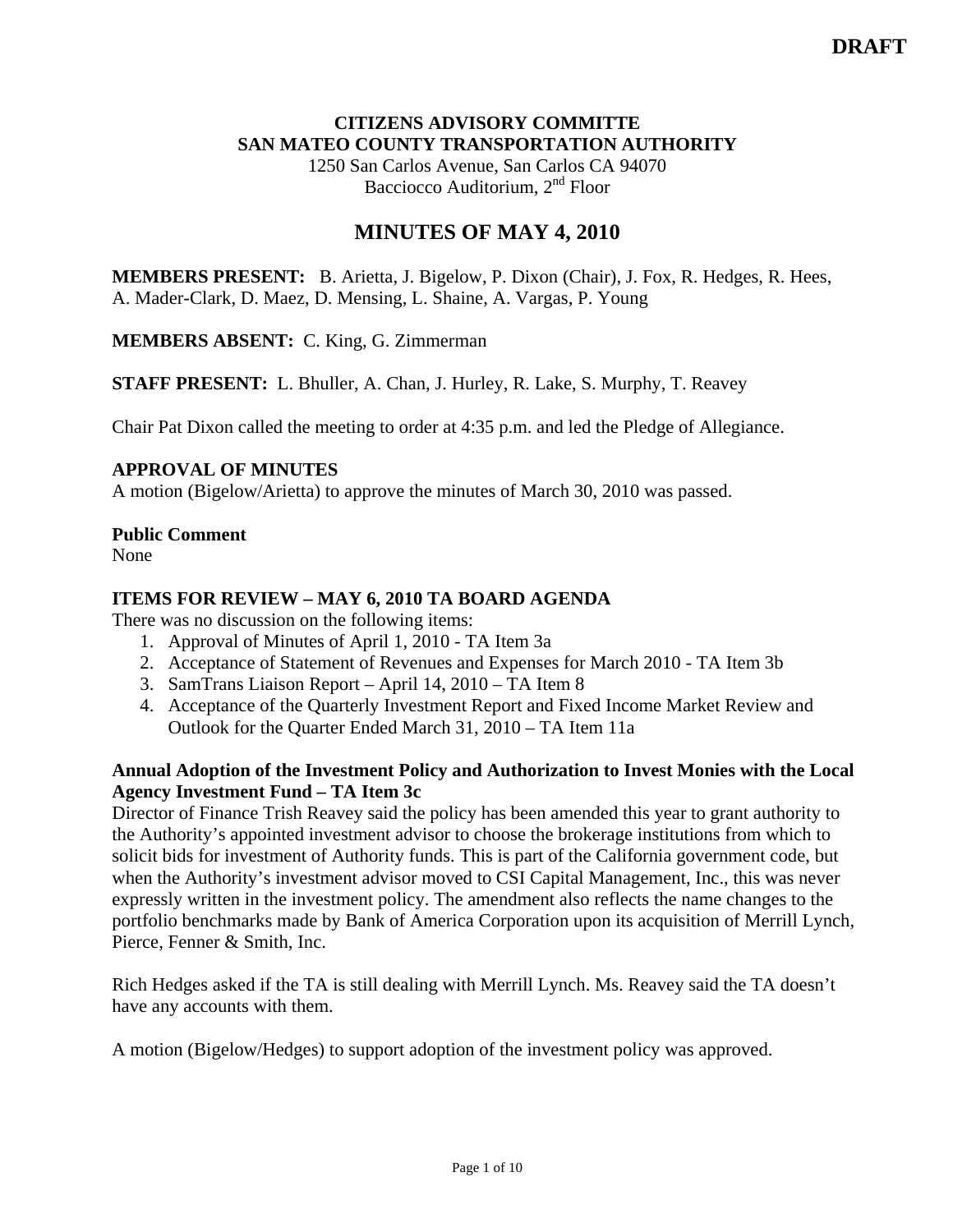# **San Bruno Grade Separation Project – Funding Options – TA Item 11c**

Director of Budgets and Grants April Chan provided details:

- The project scope involves eliminating three street-level crossings by lowering San Bruno, San Mateo and Angus avenues and raising the railroad tracks; building pedestrian underpasses at Euclid, San Bruno and Sylvan avenues; and replacing the existing station at Sylvan Avenue with a new elevated station between San Bruno and San Mateo avenues.
- The project scope does not include High Speed Rail (HSR) elements.
- The total project cost estimate of a two-track structure is \$165 million. A Request for Proposals has been released and staff hopes to receive bids in the next few weeks and award a construction contract at the July 1 Joint Powers Board meeting.
- Project status: final design March 2010; invitation for bid process March-June 2010; contract award anticipated for July 1, 2010; and construction – July 2010 to June 2012.
- Secured funding includes:
	- 1. \$100 million budgeted: \$60 million existing Measure A funds; \$30 million Proposition 1B Highway Railroad Crossing Safety Account (HRCSA)-Grade Separation funds; and \$10 million of Public Utility Commission (PUC) 190 Grade Separation funds.
	- 2. Options for \$65 million: \$9.25 million is available to the TA over the life of the Proposition 1B program. Of this amount, \$3.75 million has been appropriated by the State's budget process; and \$19.2 million State Transportation Improvement Program (STIP), which was redirected from the South San Francisco Station project, for a total of \$22.95 million.

Austin Mader-Clark arrived at 4:44 p.m.

• Funding options include:

.

- 1. HSR funding from the American Recovery and Reinvestment Act; Federal earmarks; and Federal Jobs Legislation.
- 2. Original Measure A: \$3 million in grade separation category.
- 3. New Measure A: Fifteen percent or approximately \$9 million per year for grade separation projects. If non-Measure A funds are not available, the project will need up to \$62 million in new Measure A funds (\$13 million expected to be collected through the end of FY2010 and will also need \$49 million from FY2011 through the middle of FY2016).
- New Measure A funding criteria for special circumstances specify inclusion in the Expenditure Plan; the project addresses safety and/or security concerns; and leverages non-Measure A funds with certain expenditure or other deadlines.
- Staff recommends \$65 million required can be funded by:
	- 1. Non-Measure A total of \$22.95 million.
	- 2. Measure A total of \$42.05 million (\$3 million original Measure A plus \$39.05 million in new Measure A).

John Fox said the project was noted as being \$40 million short but much more than \$40 million is being added. He asked if some of this was in the original proposal. Ms. Chan said if the project receives Proposition 1B State/local partnership money and STIP funding, the project will only need \$40 million. She said, given the state of the State, if the project doesn't receive STIP funding, there would be a need for the full \$62 million from the new Measure A plus \$3 million to total \$65 million.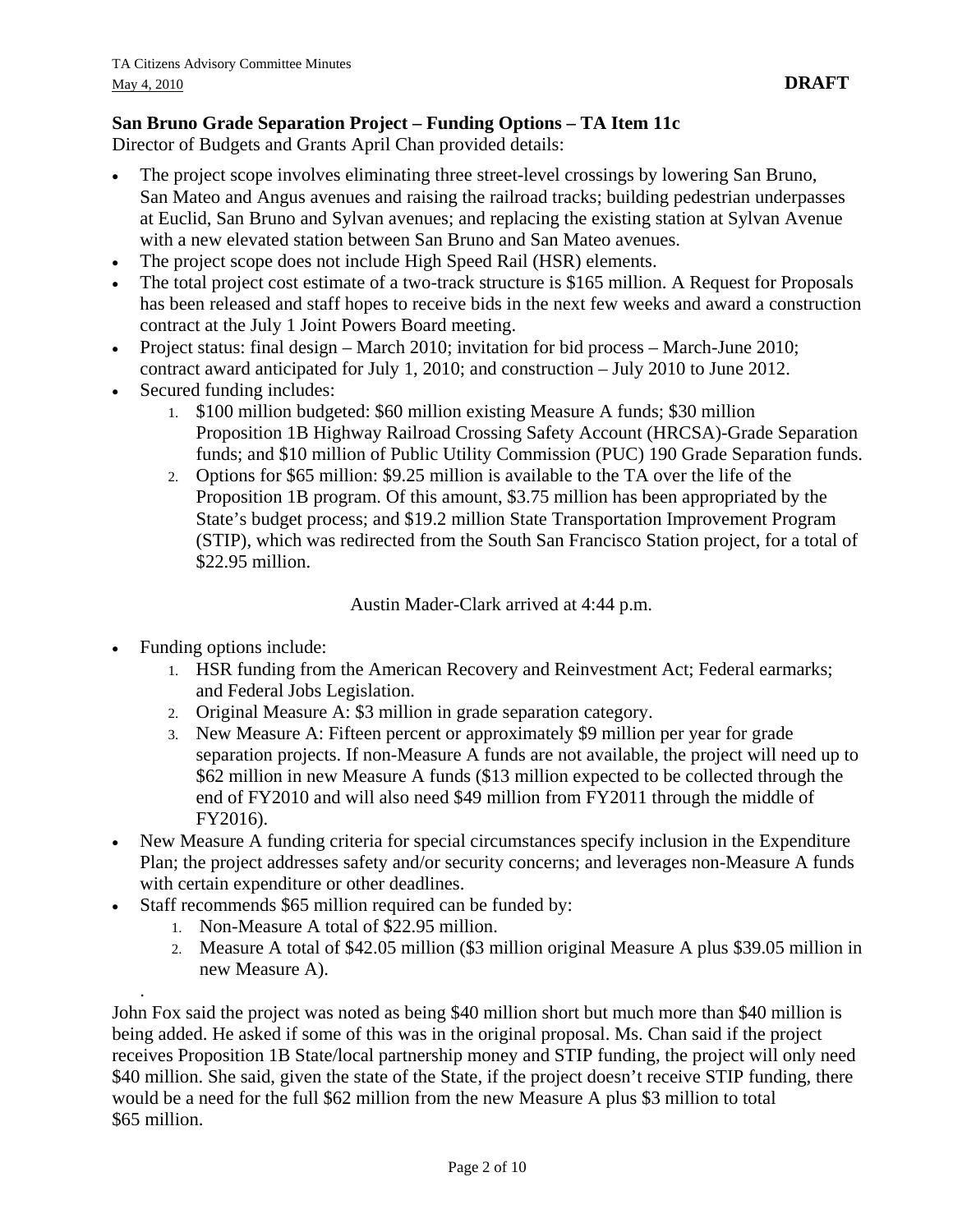Ms. Chan said staff is considering programming new Measure A funds to the project under criteria for special circumstances, similar to what was done with the Belmont pedestrian/bike overcrossing project. The San Bruno Grade Separation project meets all criteria. She said the primary action staff would be asking the TA Board to take is to program and budget up to \$42.05 million for the project to help fully fund the remaining \$65 million. It is important to line up the funding before the contract award planned for July 1, 2010.

Randy Hees said since staff doesn't have bids, are they taking into account that apparently a number of large projects are coming in substantially lower than construction estimates. He asked how comfortable staff is that the bid estimate reflects what will be received. Ms. Chan said staff is currently budgeting more conservatively and if the bids do come in lower, it will require less of the local funding.

Mr. Hees asked if the project was fast-tracked because of HSR money; what are the chances of receiving HSR money; and what amount would be received. Ms. Chan said certain parts of the project would benefit HSR but, ultimately, the \$165 million project is still the two-track grade separated project. She said, in terms of back tracking this project, it actually had to do with other funding sources, one of which was Proposition 1B - \$30 million grade separation account money, and the project has a requirement to award a contract by July 1, 2010.

Larry Shaine asked if funding assumptions assume the sale of State bonds and if the bonds are marketable. Ms. Chan said Proposition 1B bonds basically rely on the sale of State bonds and the California Transportation Commission is due to allocate the \$30 million to the TA. What is not certain is the \$3.75 million because the request was just made. She said it is up to the State to be able to sell bonds and staff's concern is the State's ability to give the money to the TA.

Director of TA Program Joe Hurley said, as far as the State and TA are concerned, \$30 million of Proposition 1B funding has been identified for this project. There are concerns associated with bond sales but Ms. Chan has a plan in the event those funds don't come through.

April Vargas said since the grade separation ranking has not been determined, and given the criteria for special circumstances, would this project be ahead of all other grade separation projects. She asked if cities with grade separation projects have asked for equal consideration. Ms. Chan said staff received the ranking list today and this project is ranked fifth statewide on the Fiscal Year 2011 list of railroad crossings in the State. In terms of ranking, the project has some high safety concerns.

Ms. Vargas asked if any San Mateo County grade crossings were ranked in the top four. Ms. Chan replied yes, and said there are a couple of bridges in San Mateo ranked in the 30s and a bridge in San Francisco ranked in the 90s.

Mr. Hurley said there are two variables the TA uses to prioritize grade separation projects: the PUC score, which is number one in the Caltrain corridor and number five statewide, and city support for the project. The city of San Bruno has demonstrated strong support for the project.

Mr. Fox said the concept of pulling projects out before they are prioritized within the county is a troubling precedent. He asked how difficult it is to complete that priority ranking and when the process would be completed. Mr. Hurley said staff is working on a Footprint Study, which looks at alternatives on all grade separations on the Caltrain corridor in terms of both horizontal alignments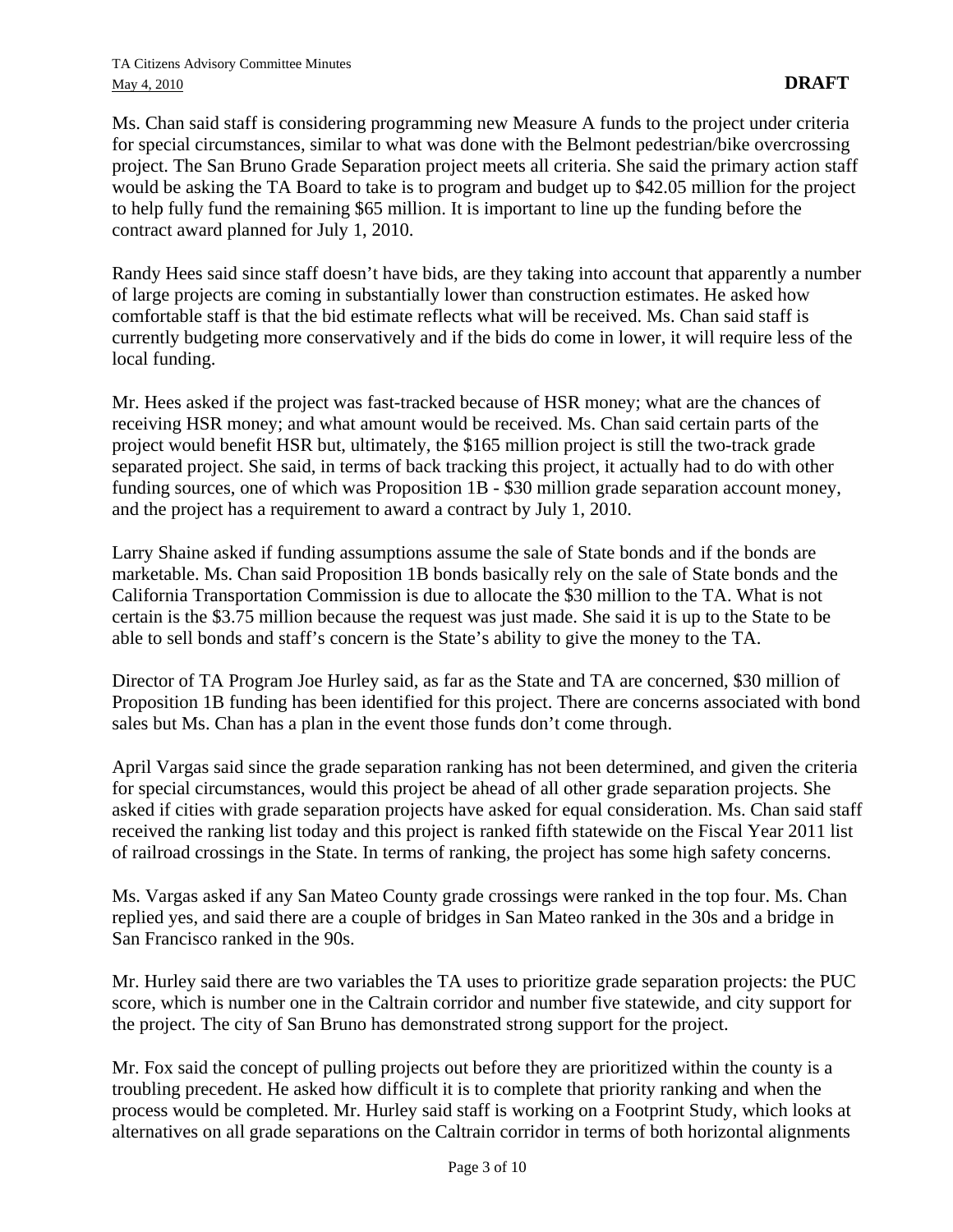and whether it's road over rail, road under rail, or a combination. Much of this was put on hold because of the uncertainty of HSR. Based on the PUC's ranking, support of the city of San Bruno and the availability and timing requirements associated with the Proposition 1B, funding became a top priority project.

Jim Bigelow said he and Doris Maez attended community outreach in San Bruno and the neighborhood people seemed very interested and positive about the project. He asked how electrification fits in or does not fit in with this project because the Joint Powers Board allocated \$42 million to the Electrification project at its April meeting. Ms. Chan said this has no bearing on this project because that was basically for the environmental approval process for electrification. Electrification of Caltrain could potentially affect this project, and when the grade is separated it would still be able to accommodate wires and overheads.

Mr. Bigelow said a comment was made at community outreach that a cement foundation would be included in the project for electrification but no poles, so this is an opportunity to prepare for electrification.

Mr. Hees supports the project and said the worst case scenario would be if the TA had to come up with \$65 million. He thought that would be roughly six years of TA grade crossing money in the new Measure A.

Mr. Hees asked what would happen if the  $25<sup>th</sup>$  Avenue grade crossing project in San Mateo fit everyone's plan. He asked if the city would have to wait for the funding or could the TA use essentially highway money now and pay back the highway portion of Measure A. Mr. Hurley said those are options on the table. He said there is the opportunity to borrow between a highway program and a grade separation program or transit program, but there is also the opportunity to bond as well.

Ms. Maez said the presentation did not show a visual representation of what the project will look like during construction. She said this would be a tough sell to the Belle Air neighborhood near First Avenue because the construction will be basically in their front yards. She said it is very important to engage these neighbors.

Ms. Maez attended the HSR outreach in Redwood City and said if HSR doesn't come to this area, Caltrain won't continue. She is concerned because it's like colleges busy building buildings that can't offer classes. Mr. Hurley said that is the color of money and the TA is maxing out in terms of Measure A's ability to contribute towards the operating expenses of Caltrain. He said the money is limited to capital improvement so the TA doesn't have the flexibility to move capital dollars.

Mr. Shaine asked if there is a reason the TA is holding off 30 days for the final request to the TA Board. Ms. Chan said the primary reason is because staff wanted the Board to have input from staff and the CAC so there would be time to work with Board members in the event there wasn't agreement. She said staff will have a better idea of funding sources by the June Board meeting.

A motion (Bigelow/Hees) to support the San Bruno Grade Separation funding options was approved.

Daniel Mensing arrived at 5:14 p.m.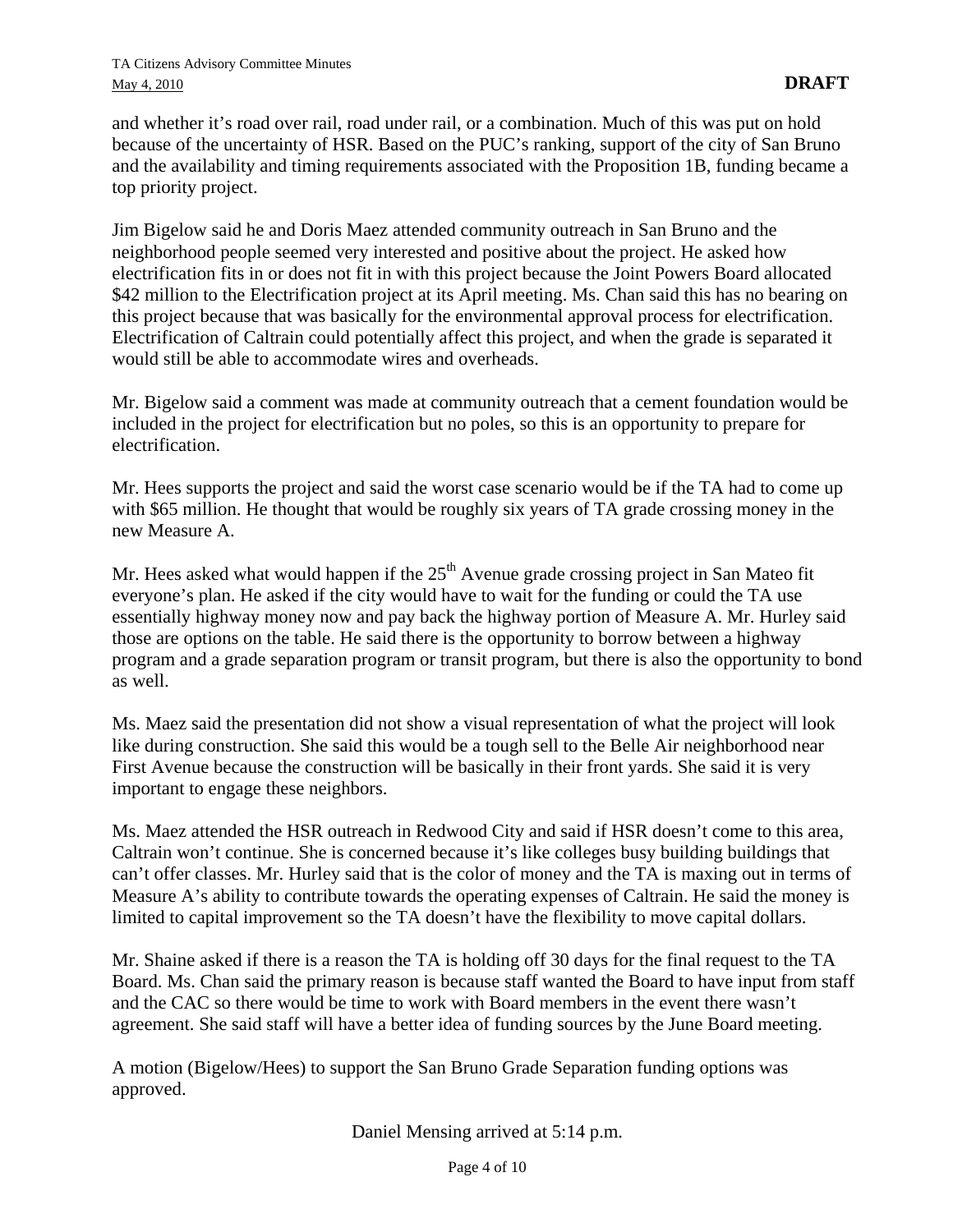### Public Comment

Pat Giorni, Burlingame, said the TA-funded Footprint Study was circulated to cities in the county but never took HSR into consideration. She asked if it would be expanded. Mr. Hurley said staff is waiting for more specifics from HSR to fold into the study.

Ms. Giorni asked if the TA will be asked for more money to expand the study or if that will be part of the alternatives analysis of HSR. Mr. Hurley said staff might ask HSR for money to finish the study.

# **Preliminary Budget for Fiscal Year 2011 – TA Item 11d**

Manager of Budgets Ladi Bhuller said staff has combined the Operating and Capital budgets into one budget statement. She provided the following details.

- FY2011 revenues include: \$60 million sales tax; \$5.6 million interest income; \$1.1 million rental income; and \$4.2 million in grant proceeds for the Broadway Interchange; for total revenues of \$70.9 million.
- Sales tax revenues remain flat at \$60 million. Interest income is projected to increase \$300,000 and grant proceeds by \$900,000.
- Annual allocations included: \$13.5 million for local entities; \$2.4 million for paratransit; \$1.5 million for San Mateo County shuttles; \$4.8 million transfer to SamTrans for Caltrain operations; and \$1.2 million for BART; for total allocations of \$23.4 million.
- Program expenditures included: \$600,000 for alternative congestion relief; \$400,000 for Dumbarton Rail; \$3 million for Caltrain; \$1.8 million for pedestrian and bicycle; \$900,000 for shuttles; and \$6.2 million for streets and highways; for an expenditure total of \$12.9 million.
- FY2011 expenditures include: \$23.4 annual allocations; \$12.9 program expenditures; \$1 million oversight; and \$900,000 administration costs; for total expenditures of \$38.2 million.
- Expenditure changes include: \$103.5 million decrease in program expenditures; \$200,000 increase in oversight and administration, which includes projected resources to deliver board-approved strategy for various calls for projects, with a net decrease of \$103.3 million. The major decrease is due to significant allocations, which will be made in FY2010 and include: \$46 million for the San Bruno Grade Separation Project; \$30 million for the Route 101 Auxiliary Lane Marsh Road to Embarcadero Road; and \$15 million for the South San Francisco Ferry Terminal Project.

Mr. Shaine asked if BART has a life through the life of Measure A. Ms. Bhuller said through the life of the new Measure A.

Mr. Hurley commented on the significant difference between last year's expenditures and those projected for FY2011. Staff is in the process of developing a Highway Capital Improvement Program so staff will come back with a mid-year capital budget amendment to reflect that program.

Mr. Hees asked if these things are tied to a percentage of what the TA receives, for example, 8 percent for Caltrain, 2 percent for BART, etc. He asked if staff monitors this throughout the year and adjusts those numbers if the income experience is radically different. Mr. Bhuller replied yes, and said staff will come back to the Board to amend the budget for the sales tax projection and the other expenditure line items accordingly. She said the TA budget was revised in the last couple of months for FY2010.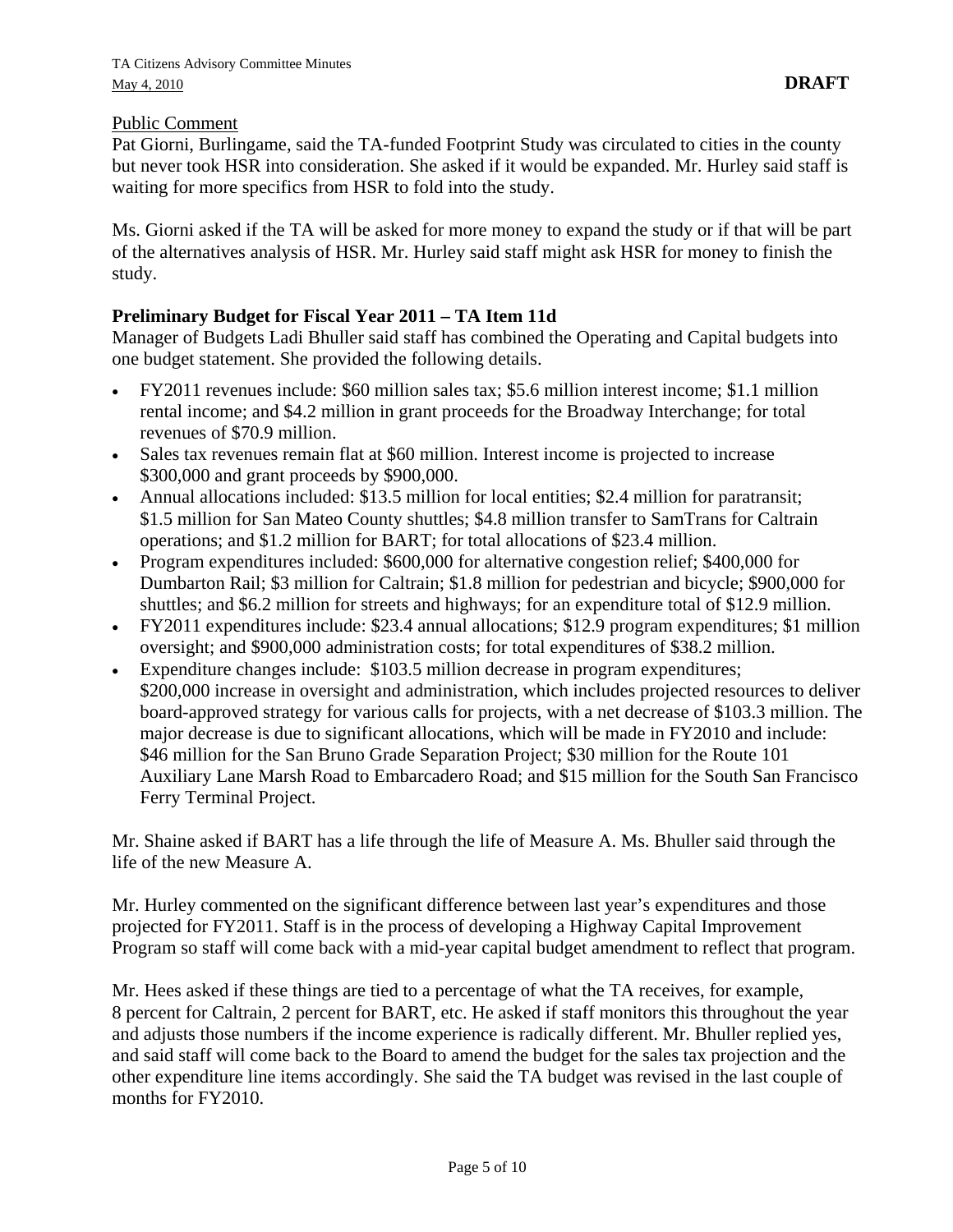Mr. Hurley said notifications of these budget adjustments are sent to cities regarding local share information.

Mr. Bigelow sits on the Congestion Management and Environmental Quality Committee of the City/County Association of Governments of San Mateo County (C/CAG) and said there are plans underway for major projects like freeway interchanges, but because of the status of finances in the State, projects were shuffled and moved back to later dates for major construction. The TA and C/CAG discussed moving back some of the projects and identifying monies where things could progress in planning and engineering, so when things turn around these projects are still in line waiting for funding.

Mr. Shaine said this is the second year in history the TA budget has Caltrain operations, which was not allowed in the old Measure A.

Mr. Hedges said fuel prices may be affected by oil issues in Louisiana and asked if there are longterm contracts for Caltrain fuel allotment. Ms. Reavey said staff is working on the fuel hedge policy for FY2011 and negotiating with interested parties. Caltrain is currently under contract with a cap option and the cap for FY2010 is \$2 per gallon. Caltrain has received payments for that over the last couple of months. Caltrain and SamTrans adopted a fuel hedge policy this spring. She said staff isn't expecting a cap of \$2 per gallon for FY2011 but is able to cap 50-75 percent of expected fuel usage.

Mr. Shaine asked if a cap would save money with electrification. Ms. Reavey said it could, but fewer people would be interested because diesel fuel use would be less.

Ms. Maez said one of the benefits of electrification is much lighter weight trains that use less energy to move. Ms. Reavey said fuel costs will go down but diesel fuel will still be used to run to Gilroy and for fleet vehicles. The combined cost of electricity and diesel fuel will be less than current costs.

## **Authorization to Enter into a Cooperative Agreement with Caltrans Regarding the Route 101 Auxiliary Lanes Between Marsh Road and Embarcadero Road, Amendment to the Fiscal Year 2010 Capital Budget in the Amount of \$30,000,000 and Allocation of the Subject Funding in the Amount of \$32,584,000 – TA Item 11b**

Mr. Hurley provided details on the Auxiliary Lane Project.

- This section of Route 101 is at full capacity during morning and afternoon peak periods. The goal is to relieve congestion on Highway 101 by improving traffic operations and efficiency.
- The project will be almost a complete link from county line to county line except for a portion from Oyster Point in South San Francisco to the San Francisco County line.
- The project will increase travel time reductions, and reduce carbon emissions and fuel consumption.
- Total project costs are \$112,933,000 with construction costs of approximately \$92 million.
- Project features include auxiliary lanes on southbound and northbound Highway 101; replacement of an overcrossing in Menlo Park; and modifications to the Willow and University avenue interchanges.
- Total costs of the three segments of \$112.9 million include: Segment one from Marsh Road to University Avenue will cost \$73.4 million; Segment two from University Avenue to Embarcadero Road will cost \$36.5 million; and Segment three replacement landscaping Marsh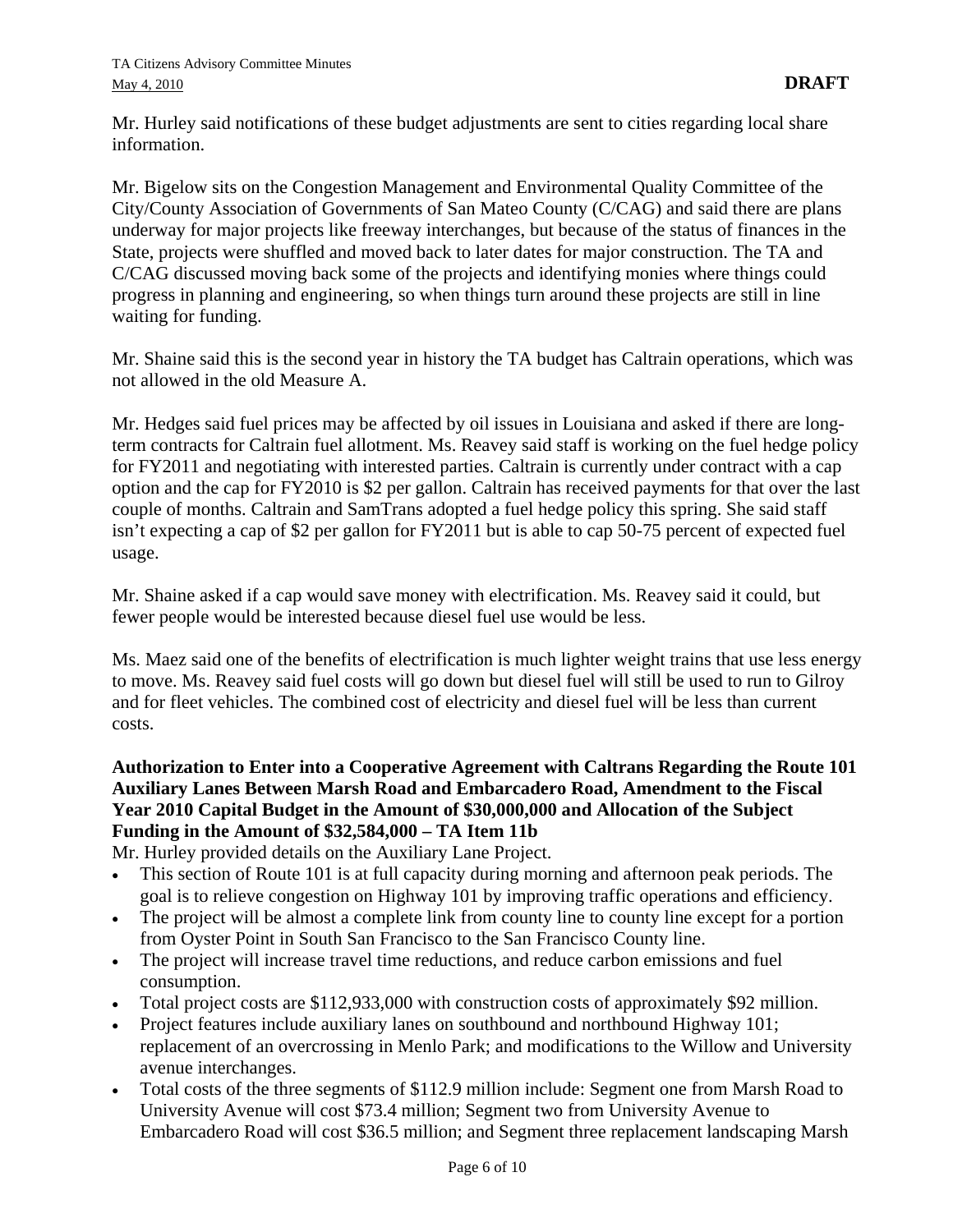to Embarcadero roads will cost \$3 million.

The crucial funding is the \$56 million Corridor Mobility Improvement Account (CMIA) funding, which has funding time constraints.

- Thirty-three percent of the cost is TA funding. The TA leveraged the other dollars and none would have come to fruition without the early seed money from Measure A.
- Construction of the first segment must begin in April 2011 and is to be completed in 2013 to meet CMIA funding constraints.
- Project completion for the three segments: Segment one-March 2012; Segment two-November 2013; and Segment three-November 2017. Segmentation allows more firms to compete for the project.

Rich Hedges asked about flooding of San Francisquito Creek. Mr. Hurley said the San Francisco Joint Powers Authority is pursuing improvements to San Francisquito Creek to address flooding

Chair Dixon asked about the underpass in the project. Mr. Hurley said this is the Henderson Bridge underpass south of Marsh Road. There were negotiations with Caltrans that would have required replacing the bridge at significant project costs. The TA was able to negotiate design exemptions to go with narrower shoulder widths and the Henderson Bridge will be allowed to remain in place.

Ms. Maez is concerned about the Metropolitan Transportation Commission's (MTC) focus on high occupancy lanes and the affect on county auxiliary lanes. Mr. Hurley said MTC is collecting data and is looking at two types of scenarios: construction of additional lane for High Occupancy Vehicle (HOV) lane /High Occupancy Toll (HOT) lane or the potential conversion of a single occupancy lane to either a HOV or HOT lane. Auxiliary lanes only go from interchange to interchange and are not through lanes.

Mr. Hees said this project is included in the Strategic Plan and compliant with everything being done.

A motion (Hees/Arietta) to support the auxiliary lane project was approved.

Mr. Bigelow said Senator Joe Simitian was instrumental in obtaining \$60 million of Proposition 1B funding for the project.

Mr. Shaine asked if the TA would be involved in management of this project. Mr. Hurley said the TA prepared the preliminary work but Caltrans will administer the construction work.

#### **Update on State and Federal Legislative Program – TA Item 12a**

Government Affairs Manager Seamus Murphy reported:

There were two legislative subcommittee budget hearings in the last few months on California High Speed Rail Authority's (rail authority) request for FY2011 funding in addition to a State audit report. Legislative staff and audit reports have been very critical of the way the rail authority managed the project. Staff feels it is likely some legislation will be passed this session that provides more legislative oversight to the project and provides for more fiscal accountability in light of the billions of dollars received in Federal money and with the \$2.25 billion in Proposition 1A match.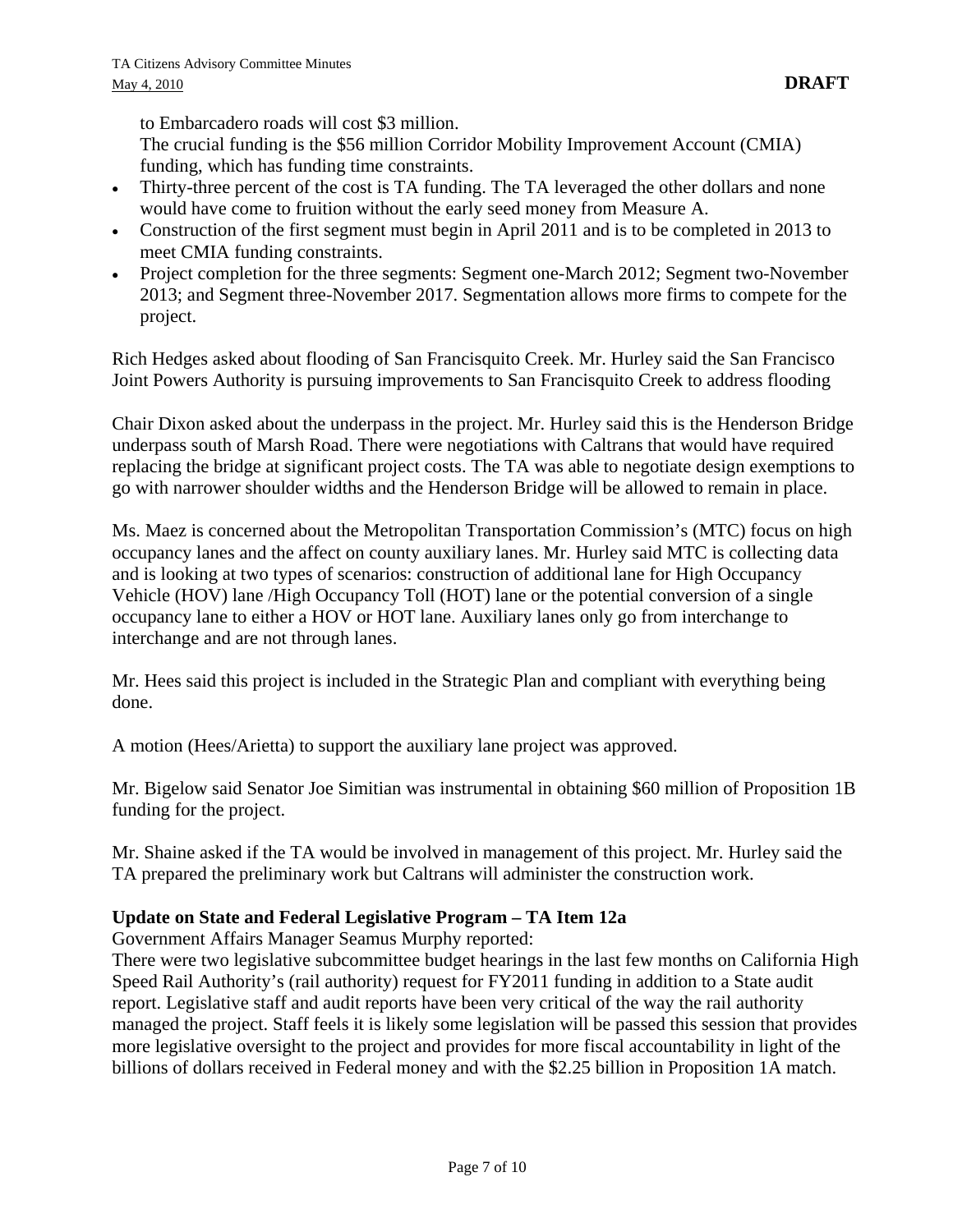Staff is following SB409 – Passenger Rail Programs (Ducheny), which would reorganize the rail authority within Caltrans and all Board members would need to be reappointed and confirmed by the Senate.

AB 1375 – High Speed Rail (Galgiani) was recently amended to put the CHSRA under Business, Transportation and Housing and on par with Caltrans within the State bureaucracy as its own department of railroads and preserve the rail authority as it exists today with the power to make decisions regarding alignment and funding. It is likely the rail authority will support AB1375 and oppose SB409.

SB 965 – High Speed Rail (DeSaulnier) would authorize the rail authority to spend Federal funding awarded through the American Recovery and Reinvestment Act (ARRA), authorize the Proposition 1A match and require the rail authority to meet conditions to receive that authorization to spend the funding. Staff hopes to work with District delegations to make sure the bill reflects the goals of ARRA and the jobs agenda and requires funding be spent on ready-to-go projects. Caltrain has several projects ready to go as part of the HSR application.

The focus on the State level is the gas tax swap and appropriations for transit. Staff hopes the May Revise doesn't affect transportation funding. The initiative to protect local government funding including transportation funding has been filed and the campaign is confident there are enough signatures to qualify for the November ballot. The initiative would protect half-cent sales tax for Self-Help counties and Transportation Development Act funding.

The major Federal issue is the Climate Bill sponsored by Senator Barbara Boxer. There is an effort by a bipartisan senator group to present alternative legislation. The funding component of this bill is uncertain but may include some sort of fee on gasoline that would be allocated to various greenhouse gas reduction targets. Staff is working with the American Public Transportation Association to make sure clean transportation is part of whatever funding strategy evolves.

Mr. Shaine asked if the governor has the authority to reduce or waive environmental controls during dire or emergency situations. Mr. Murphy said he could not without urgency legislation passed by the State Legislature.

Paul Young left at 5:36 p.m.

Mr. Fox asked about the gas tax swap. Mr. Murphy said the gas tax swap eliminated the sales tax on gas, increased, in an equivalent amount, the excise tax on gasoline and removed the revenue stream for transit. The package signed by the governor preserved the sales tax on diesel fuel for transit and that is the State Transit Assistance program (STA). The program begins in FY2012. The governor made an appropriation of \$400 million to cover the remainder of FY2010 and FY2011. The sales tax on diesel fuel has been increased and preserved for transit and is \$350 million a year, which is more than the STA program has ever received but not nearly what the STA program was eligible to receive when spillover was also included in that program.

Mr. Hedges asked about voter-approved sales tax on gasoline for transit, Proposition 42 and Proposition 1A efforts, and asked if the Legislature could wipe this out. Mr. Murphy said none of these ballot measures prevents the State from eliminating the source of the funding completely.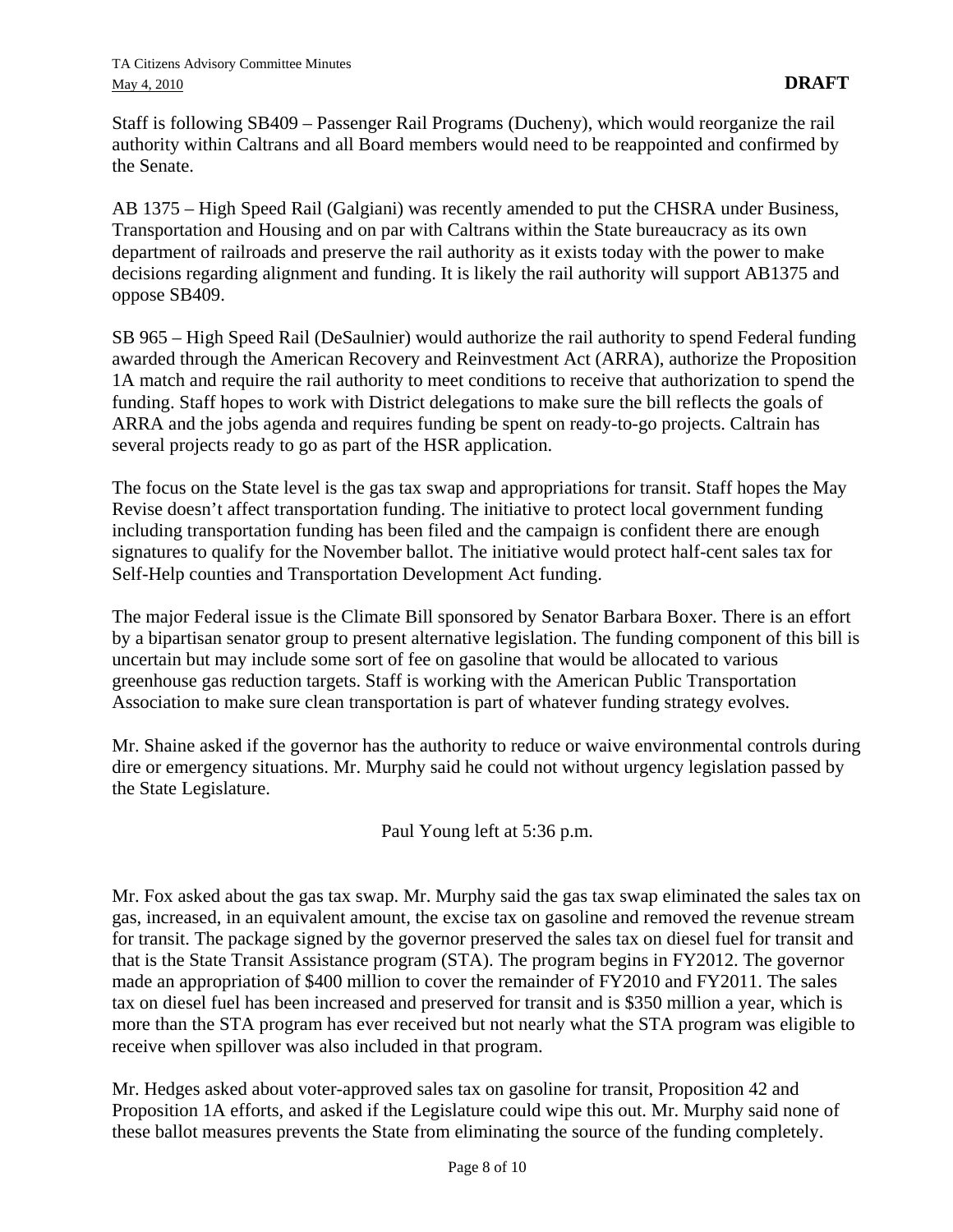Barbara Arietta asked about staff's analysis on AB 1375. Mr. Murphy said the only downside for the Caltrain system with rail authority reorganization is the potential elimination of the agreement that Caltrain has with the rail authority. Legislatures involved have offered to include amendments that would preserve Caltrain's Memorandum of Understanding with the rail authority. Mr. Murphy said staff might have an issue in a proposal that reorganizes the rail authority and includes it in a department with resources that could be watered down because of focus on inter-city rail or other transportation projects.

## **REPORT OF THE CHAIR – PAT DIXON**

Chair Dixon encouraged everyone to register to vote.

# **REPORT FROM STAFF – JOE HURLEY**

Mr. Hurley said the groundbreaking ceremony for the Belmont pedestrian/bike overcrossing will be held at the Belmont Sports Complex on May 12 at 1 p.m.

## **COMMITTEE COMMENTS**

.

Ms. Vargas is concerned about audits on HSR and the reaction by local press. She thinks some people may use this as negative information about the project.

Mr. Hedges said there is more support for HSR the farther away from the route. He is concerned these people may now express concerns.

Mr. Bigelow said there is a meeting on Dumbarton Rail at the Union City Council Chambers on May 7 at 1 p.m. Key issues are ridership issues, budget and costs.

Mr. Bigelow said there will be two lawsuits filed momentarily against HSR; one is Atherton et al. v. HSR. He named attorneys for several other lawsuits against HSR. He said a key group filing suits is from Menlo Park.

Mr. Shaine said he is concerned Caltrain is declaring the second state of fiscal emergency in two years, which means Caltrain doesn't need to have State oversight in cutting service and raising fares.

John Fox left at 6:09 p.m.

Mr. Hees said every transit agency has problems. Mr. Hurley said Caltrain puts forth an extraordinary effort to produce quality service and has a very high farebox recovery, which makes the problems very frustrating.

Ms. Maez said there needs to be a strong effort to keep the people along the San Bruno Grade Separation corridor happy especially if HSR comes along with more construction.

Mr. Hedges said AC Transit's M line has benefited the mid-Peninsula and provides a good connection to East Bay BART.

Mr. Bigelow said the Santa Clara Valley Transportation Authority tentatively pulled \$44 million from the Dumbarton Rail Project. He requested the chair schedule a HSR meeting for the CAC.